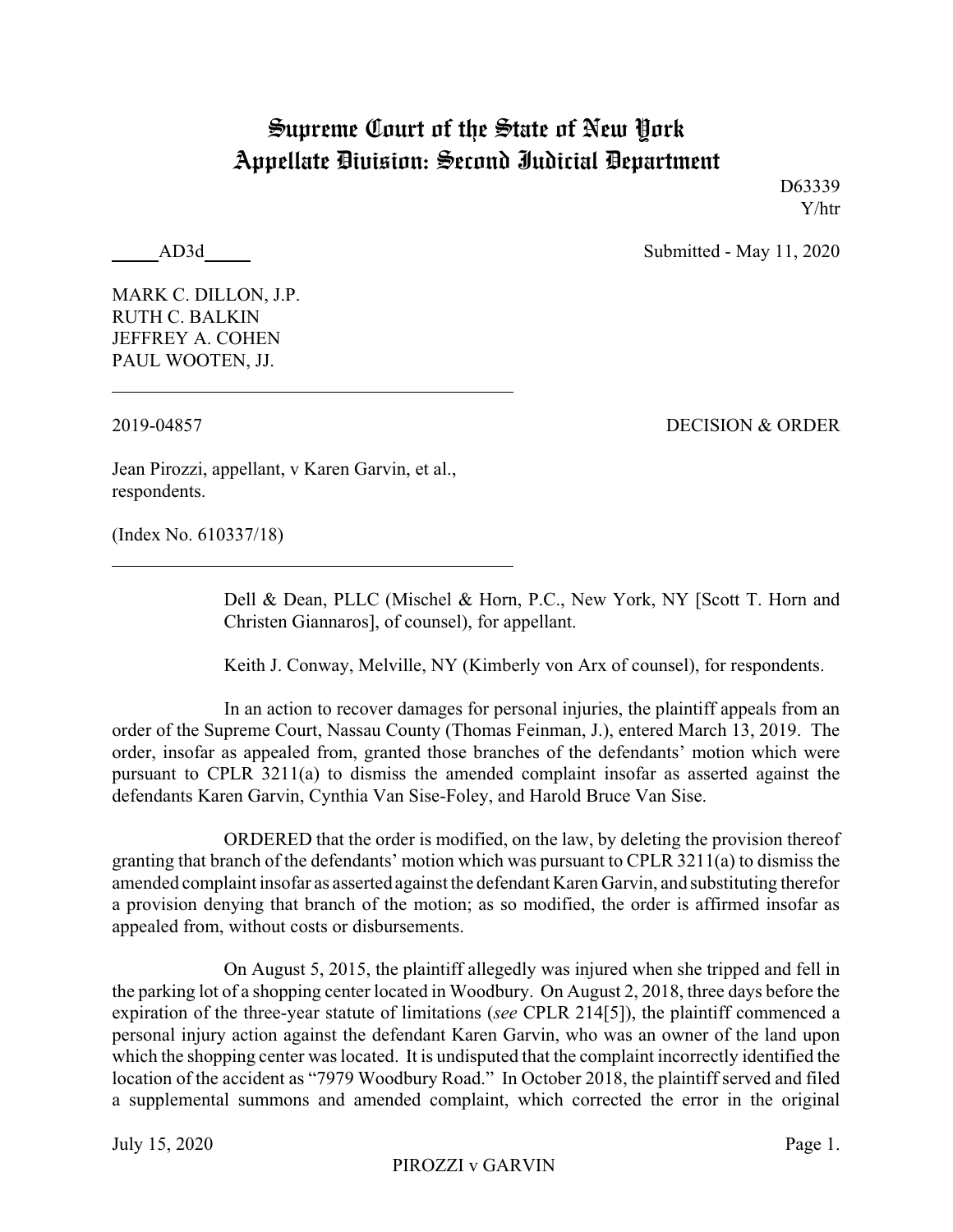complaint by identifying the location of the accident as "7963 Jericho Turnpike through 7979 Jericho Turnpike," and added, among another defendant, Cynthia Van Sise-Foley and Harold Bruce Van Sise as defendants (hereinafter together the additional defendants, together with Garvin, the defendants), who were co-owners of the subject land with Garvin.

Thereafter, the defendants moved, inter alia, pursuant to CPLR 3211(a)(1), (5), and (7), and 3013, to dismiss the amended complaint insofar as asserted against them, arguing that the amended complaint insofar as asserted against the additional defendants was time-barred by the three-year statute of limitations. The defendants further argued that the original complaint, though timely filed against Garvin, was not sufficiently particular to give Garvin notice of the occurrence because it "indicated that the incident occurred at the incorrect property," and that the "amended complaint against Garvin should be dismissed under CPLR . . . 3211(a)(7) and 3013 for failure to timely file within the Statute of Limitations." The defendants also contended that, in any event, dismissal of the amended complaint insofar as asserted against them was warranted pursuant to CPLR 3211(a)(7) since, as out-of-possession landlords, they had no duty to maintain or repair the subject property, which was leased by them to nonparty Stavan Shopping Center, Inc. (hereinafter Stavan, Inc.), pursuant to a ground lease dated October 8, 1976. Stavan, Inc., in turn, assigned the lease to nonparty Stavan Center.

In an order entered March 13, 2019, the Supreme Court granted that branch of the defendants' motion which was pursuant to CPLR  $3211(a)(1)$  to dismiss the amended complaint insofar as asserted against them on the ground that "the submissions herein establish that the defendants own the underlying land, but not any improvements that were constructed thereon, and as such, the defendants are not responsible for the condition of the subject parking lot." The plaintiff appeals.

We disagree with the Supreme Court's determination that dismissal of the amended complaint insofar as asserted against the defendants was warranted pursuant to CPLR 3211(a)(1). A motion to dismiss a cause of action pursuant to CPLR 3211(a)(1) may be granted only where the documentary evidence utterly refutes the plaintiff's allegations, thereby conclusively establishing a defense as a matter of law (*see Goshen v Mutual Life Ins. Co. of N.Y.*, 98 NY2d 314, 314; *Leon v Martinez*, 84 NY2d 83, 83). Here, the defendants' own affidavits do not constitute documentary evidence within the meaning of CPLR 3211(a)(1) (*see Granada Condominium III Assn. v Palomino*, 78 AD3d 996, 997), and the ground lease between them and Stavan, Inc., failed to utterly refute the plaintiff's factual allegations. "Generally, a landowner owes a duty of care to maintain his or her property in a reasonably safe condition" (*Gronski v County of Monroe*, 18 NY3d 374, 379; *see McDermott v Santos*, 171 AD3d 1158, 1159-1160). Although "a landowner who has transferred possession and control is generally not liable for injuries caused by dangerous conditions on the property" (*Gronski v County of Monroe*, 18 NY3d at 379), and, here, the lease required the lessee to "keep [the subject property] in good repair" and "make or cause to be made any and all repairs both inside and outside," the lease also gave the defendants the right to reenter the subject property and "perform and do such acts and things, and make such payments and incur such expenses as may be reasonably necessary to make . . . repairs to comply with the requirements" under the lease. Thus, the lease failed to conclusively establish a defense as a matter of law (*see Wolfe v Long Is. Power Auth.*, 34 AD3d 575, 576; *see also Yehia v Marphil Realty Corp.*, 130 AD3d 615, 616-617).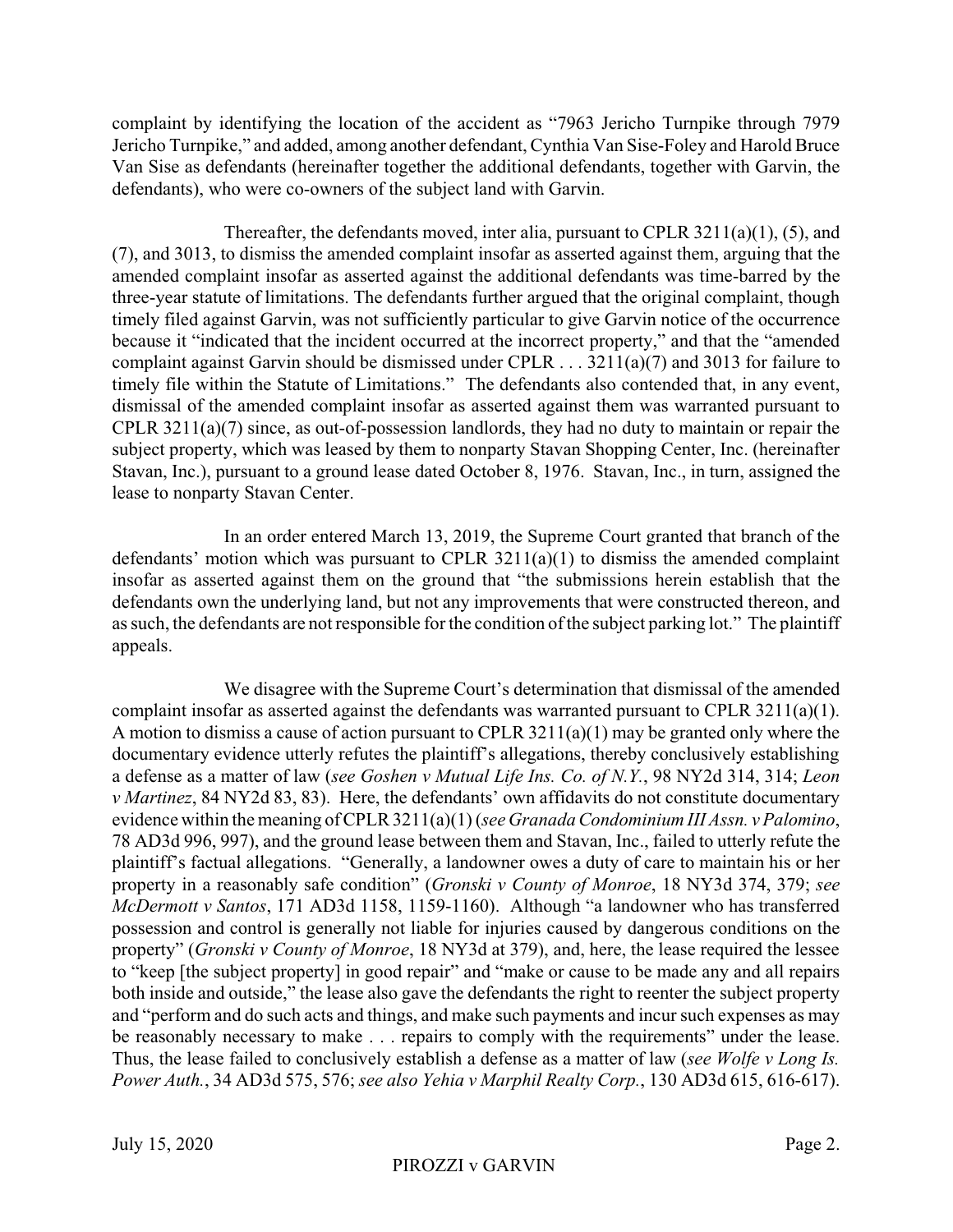In addition, contrary to the defendants' contention, dismissal of the amended complaint insofar as asserted against them was not warranted pursuant to CPLR 3211(a)(7) for failure to state a cause of action. "On a motion pursuant to CPLR 3211(a)(7) to dismiss for failure to state a cause of action, the court must accept the facts alleged in the complaint as true, accord the plaintiff the benefit of every possible favorable inference, and determine only whether the facts as alleged fit within any cognizable legal theory" (*Shah v Exxis, Inc.*, 138 AD3d 970, 971; *see Goshen v Mutual Life Ins. Co. of N.Y.*, 98 NY2d at 326; *Leon v Martinez*, 84 NY2d at 87-88). However, "[a] court is, of course, permitted to consider evidentiary material submitted by a defendant in support of a motion to dismiss pursuant to CPLR 3211(a)(7)" (*Sokol v Leader*, 74 AD3d 1180, 1181; *see* CPLR 3211[c]). Where evidentiary material is submitted and considered on a motion to dismiss a complaint pursuant to CPLR 3211(a)(7), and the motion is not converted into one for summary judgment, the criterion is whether the plaintiff has a cause of action, not whether the plaintiff has stated one, and, unless it has been shown that a material fact as claimed by the plaintiff to be one is not a fact at all, dismissal should not eventuate (*see Guggenheimer v Ginzburg*, 43 NY2d 268, 274-275). Here, the affidavits and the other documents submitted by the defendants failed to establish as a matter of law that the plaintiff has no cause of action (*see Leader v Steinway, Inc.*, 180 AD3d 886).

Nevertheless, we agree with the defendants that the Supreme Court should have granted that branch of their motion which was pursuant to CPLR 3211(a)(5) to dismiss the amended complaint insofar as asserted against the additional defendants as time-barred. As there is no dispute that the three-year statute of limitations (*see* CPLR 214[5]) had expired when the amended complaint was filed, the question of whether the additional defendants may be added as defendants depends on whether the relation-back doctrine applies (*see*CPLR 203[b]; *Matter of Germain v Town of Chester Planning Bd.*, 178 AD3d 926, 927). To establish the applicability of this doctrine, a plaintiff must demonstrate that (1) both claims arose out of the same conduct, transaction, or occurrence; (2) the new party is united in interest with the original defendant; and (3) the new defendant knew or should have known that, but for a mistake by the plaintiff as to the identity of the proper parties, the action would have been brought against him or her as well (*see Buran v Coupal*, 87 NY2d 173, 178; *Weckbecker v Skanska USA Civ. Northeast, Inc.*, 173 AD3d 936, 937). "The 'linchpin' of the relation-back doctrine is whether the new defendant had notice within the applicable limitations period" (*Alvarado v Beth Israel Med. Ctr.*, 60 AD3d 981, 982; *see Buran v Coupal*, 87 NY2d at 180). Here, the plaintiff failed to demonstrate that the relation-back doctrine applied inasmuch as she did not establish that the additional defendants had knowledge of the claim or occurrence within the applicable limitations period, and that her failure to name them as defendants in the original complaint was due to a mistake on her part (*see Avila v Distinctive Dev. Co., LLC*, 120 AD3d 449, 450; *Flederbach v Fayman*, 57 AD3d 474, 475; *Cardamone v Ricotta*, 47 AD3d 659, 660-661).

Contrary to the defendants' contention, however, with respect to Garvin, the fact that the statute of limitations had already expired when the amended complaint was filed does not warrant its dismissal insofar as asserted against her. It is undisputed that the original complaint naming only Garvin as a defendant was filed within the three-year statute of limitations. Significantly, though we disagree with the plaintiff's contention that the relation-back doctrine, which enables a plaintiff to "add [] either a new claim or a new party—after the statutory limitations period has expired" (*Buran v Coupal*, 87 NY2d at 177), enables her to correct the particular pleading